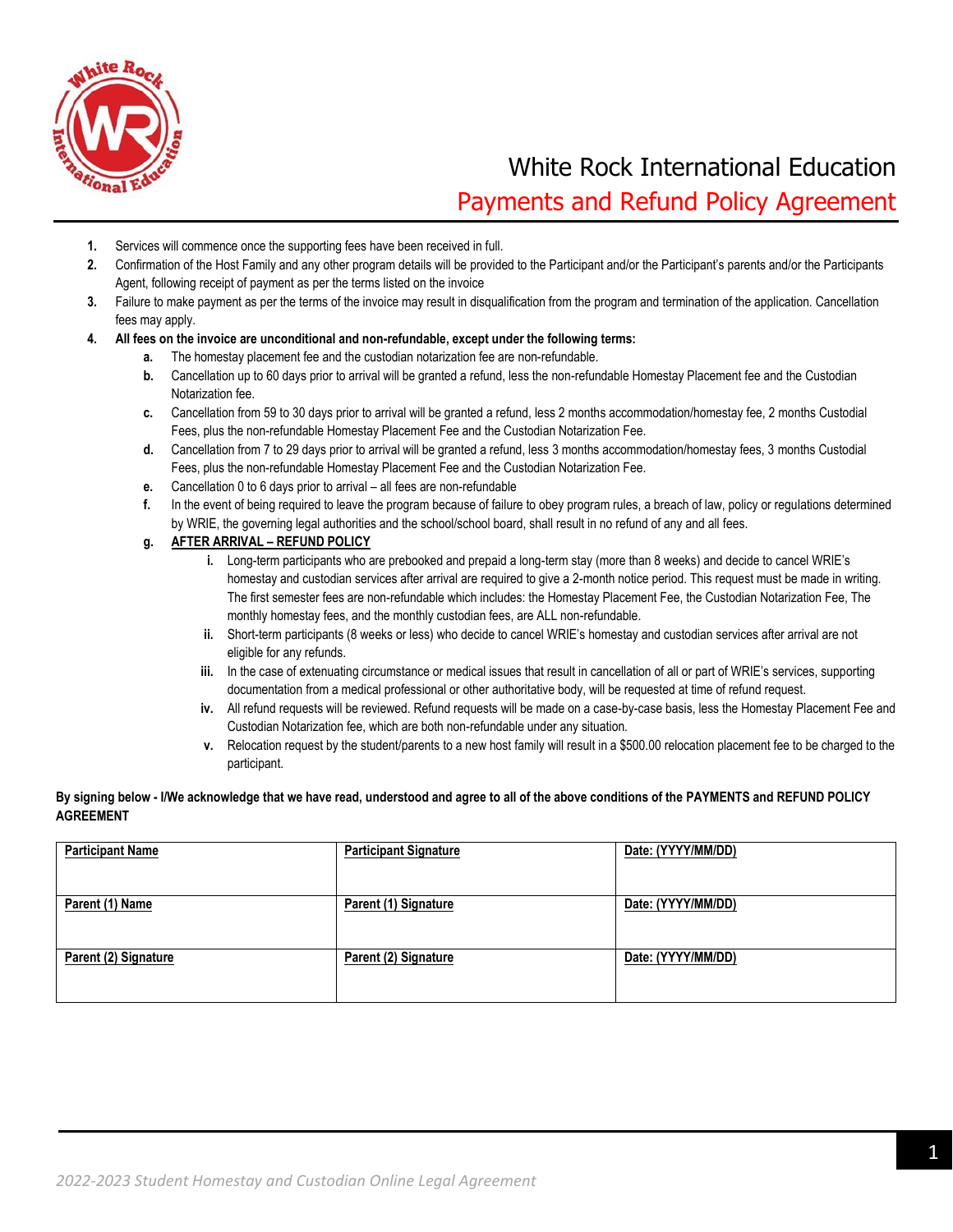

White Rock International Education Student – Homestay Cancellation/Relocation Policy

- 1. When a host family cancels the placement for reasons UNRELATED to the Student's behavior and/or conduct, WRIE will make every effort to place the Student with another Host Family. NO additional Placement Fee will be charged for change of homestay.
- 2. When a host family cancels the placements for reasons RELATED to the Student's behavior, the student will be required to leave the host family home and whereby WRIE will arrange an alternative homestay for the Student. A relocation placement fee of \$500.00 will be charged for the change.
- 3. Should the Student and/or his/her parents choose to relocate to a new host family, they must provide a valid reason for doing so, and in which WRIE will determine if the reason is valid enough to relocate the Student to a new homestay. WRIE prefers to resolve any issues or conflicts that may occur between the Student and the host family. A relocation placement fee of \$500.00 will be charged for the change of homestay.
- 4. Should a student choose to move to a new homestay without prior notice, and without the assistance of WRIE (privately arranged or with the use of an outside agency) no refund of the remaining balance of the homestay fees or any other fees will be refunded and must assign a new custodian as WRIE only provides Custodianship for students in their homestay program.

## . **By signing below, I/we acknowledge that we have read, understand and agree to all of the above conditions of the Student Homestay Cancellation/Relocation Policy.**

| <b>Participant Name</b>                | <b>Participant Signature</b>  | Date (YYYY/MM/DD) |
|----------------------------------------|-------------------------------|-------------------|
| Parent/Guardian (1) Surname/Given Name | Parent/Guardian (1) Signature | Date (YYYY/MM/DD) |
| Parent/Guardian (1) Surname/Given Name | Parent/Guardian (1) Signature | Date (YYYY/MM/DD) |
|                                        |                               |                   |

## **AGENT INFORMATION – To be completed ONLY if working with another Agent/Agency**

| <b>Agency Name</b>       | <b>Contact Person</b>          | <b>Telephone Number</b> |
|--------------------------|--------------------------------|-------------------------|
| <b>City and Province</b> | <b>Country and Postal Code</b> | <b>Email Address</b>    |
|                          |                                |                         |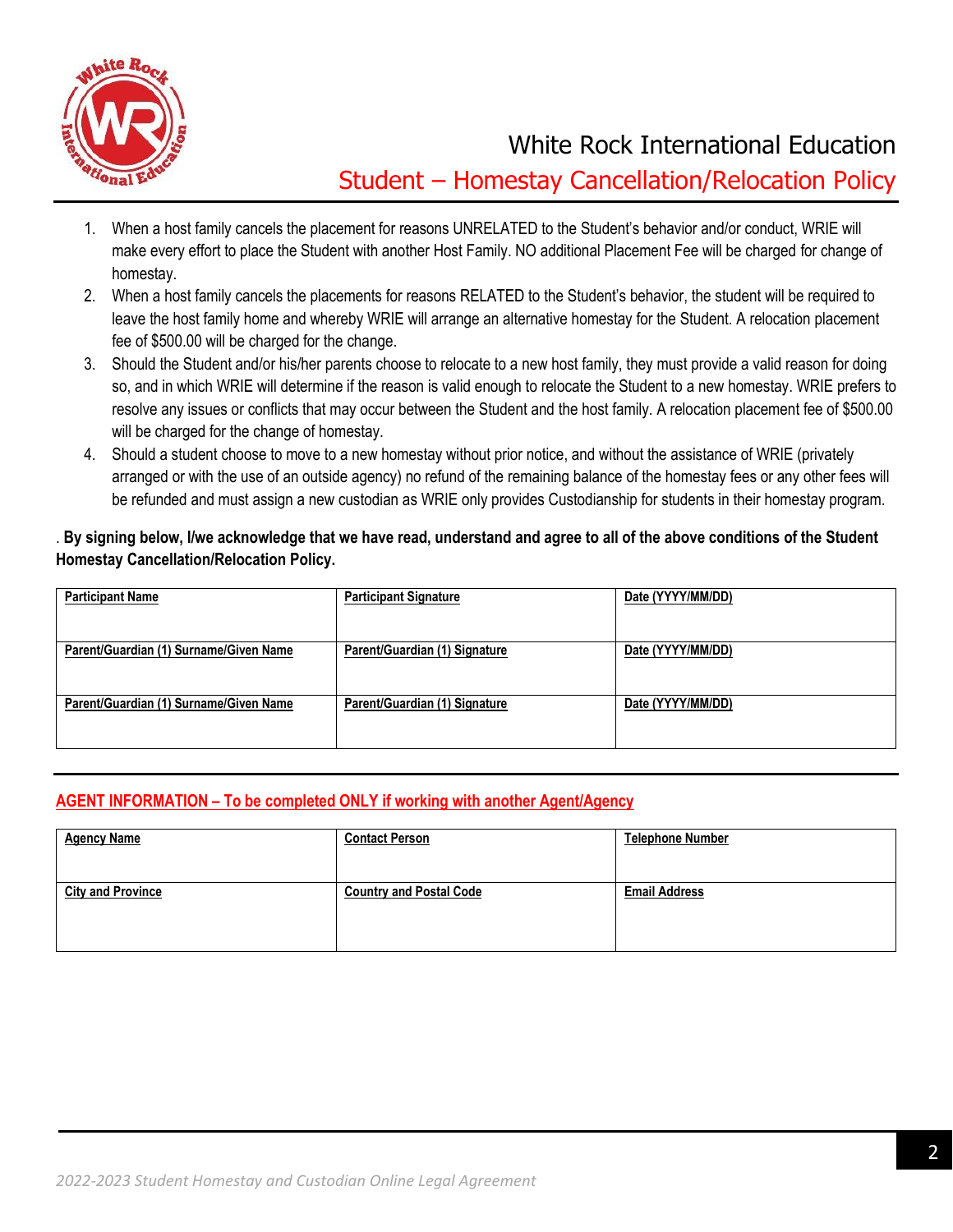

# White Rock International Education Student – Regulation Agreement

#### **I \_**\_\_\_\_\_\_\_\_\_\_\_\_\_\_\_\_\_\_\_\_\_\_\_\_\_\_\_\_\_\_\_\_\_\_\_ (**PARTICIPANT/STUDENT's NAME**) **agree to the following regulations:**

- 1. I will show respect for WRIE's staff, coordinators, host families and obey their instructions. I will show respect for my host family and act as a member of the family by obeying the family/house rules.
- 2. I will voluntarily help with reasonable household chores. I will respect my host family's private affairs
- 3. I will not smoke if I have identified myself as a non-smoker on the application form.
- 4. I understand that misrepresenting myself on the Application Form may result in an inappropriate homestay placement. If I must be moved to a new homestay due to this misrepresentation (i.e., Smoking when identified as a non-smoker, inaccurate report of allergy information), I understand that I/my natural parents will be responsible for a \$500 administrative placement fee.
- 5. I understand that international phone calls using the host family phone line require host family approval and I will use a calling card. I understand that Internet usage will be at the discretion of the host family. I know that the host family is not responsible for providing a personal telephone or cable line for Participant's use.
- 6. I will not visit any illegal or pornographic website, nor will I download pornographic images onto my/my host family's computer. I will not download any image, movie, game without the expressed consent of my host family.
- 7. When posting pictures, messages, or comments on any social media site, I will respect personal honour and NOT post negative or hurtful messages/photos of my peers, my or anyone's family. School staff or WRIE" s staff.
- 8. In case of illness, I will immediately inform my host family or contact a member of WRIE. Any medical expenses occurred will be fully covered by my medical insurance and/or my parent when the medical expenses are in excess of the insured amount or the procedure is not covered by medical insurance.
- 9. I understand that I cannot decide to make any changes to my host family of my own accord. Any change in host family must be preapproved by a member of WRIE's homestay team.
- 10. Parents and friends may not visit the student during the program and may not disturb the host family life. WRIE must be contacted with detailed arrangements at least 2 weeks in advance of student vacations or any other time away from the host family home
- 11. I understand that there is no reduction in the homestay fees during my time in Canada, including Christmas/Spring Break or any other absences from the host family
- 12. I am permitted to visit relative and close family friends only if I have permission from both my host parents and a coordinator from WRIE. I am permitted overnight visits with friends of the same sex with permission from my host parents. I understand that these visits should be occasional and my host parents will contact the parties involved to ensure the visit causes no inconvenience.
- 13. If I wish to travel, I must submit a TRAVEL REQUEST for at least 2 weeks prior to my scheduled trip to WRIE. I understand that I am not permitted to travel overnight without an adult over the age of 25 and that I am financially responsible for fees incurred
- 14. I understand that my personal belongings are not covered under the home insurance of the host family.
- 15. I understand that the homestay program is an opportunity for international guests/students to live with a Canadian Host Family
- 16. I understand that I am to treat the host family and their home with kindness and respect
- 17. I understand that I am not permitted to enter into a private hosting agreement or custodian agreement with WRIE's host family once the terms of my placement have ended

### **Participant also agrees to the above rules even if 19 years of age or older, before or during the program. By signing below, I/we acknowledge that we have read, understand and agree to all of the above conditions of the STUDENT REGULATIONS.**

| <b>Participant Name</b> | <b>Participant Signature</b> | Date: (YYYY/MM/DD) |
|-------------------------|------------------------------|--------------------|
|                         |                              |                    |
|                         |                              |                    |
|                         |                              |                    |
| Parent (1) Name         | Parent (1) Signature         | Date: (YYYY/MM/DD) |
|                         |                              |                    |
|                         |                              |                    |
| Parent (2) Name         | Parent (2) Signature         | Date: (YYYY/MM/DD) |
|                         |                              |                    |
|                         |                              |                    |
|                         |                              |                    |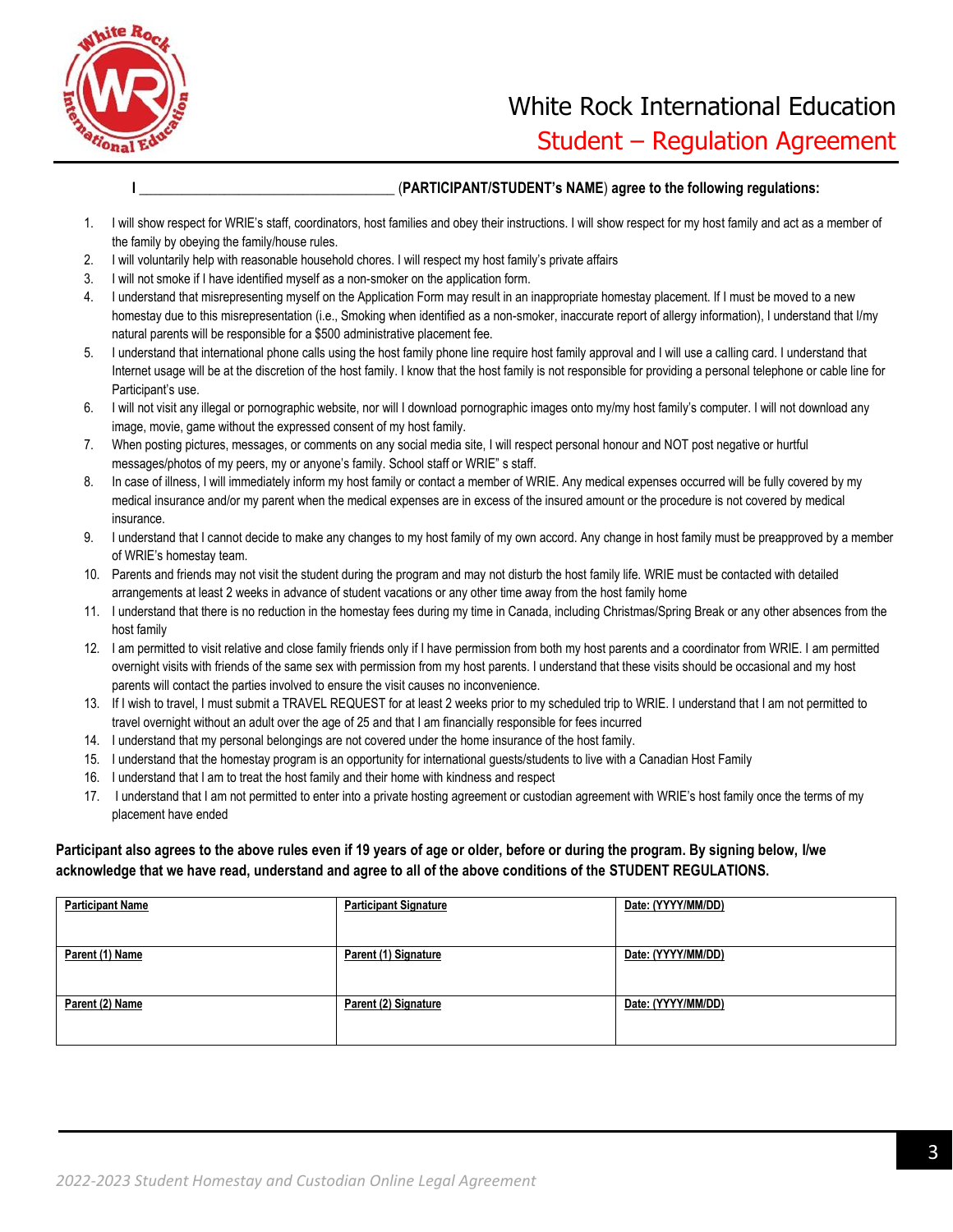

# White Rock International Education Legal Obligations / Cause for Termination

- 1. Participants must abide by the federal and provincial laws of Canada and their own native Country.
- 2. Participants must only use drugs prescribed by a medical practitioner. The use of possession of any type of illegal drug or the abuse of prescription or on-prescription medication is an illegal activity in Canada.
- 3. The consumption of alcoholic beverages is illegal for persons under the age of 19 and is therefore prohibited.
- 4. Asking an adult to purchase alcohol, cigarette or cannabis on a minor's behalf is illegal.
- 5. Smoking is not permitted on school property or inside any public building. Purchase of cigarettes and tobacco products is illegal for persons under the age of 19 and is therefore prohibited. Asking an adult to purchase tobacco on a minor's behalf is illegal.
- 6. Violence, aggression, harassment or bullying is strictly forbidden behavior. Harassment can be a single incident or a series of incidents including words, acts or gestures or a malicious or abusive nature directed at a person or a group of persons for reasons of: academic ability, age, sex, sexual orientation, disability, economic status, language, race, ethnicity, religion, appearance or colour.
- 7. Participants are not permitted to drive ANY motorized vehicle or to be a passenger in a vehicle if the driver is under the age of 25 (including car, moped, scooter, dirt-bike, snowmobile, ATV etc.
- 8. Participants must NOT participate in any sexual contact or sexual activity that is inappropriate. In most countries, sexual activity among teens/young adults is considered a breach of moral standards. Participants who are of legal age must not participate in any sexual contact with a person who is under legal age.
- 9. Participants must not accept paid employment or enter into any contractual agreement, be it business, marital or religious.

#### **CAUSE FOR PROGRAM TERMINATION**

- 1. In the event that the Participant does not comply with the rules and regulations, the Participant understands that WRIE has the right to terminate participation in WRIE' homestay and custodian program and will result in immediate release of WRIE's homestay and Custodian responsibilities. If this occurs, the Participant will be responsible to arrange his/her/they own accommodations immediately at his/her/they/parents own expense.
- 2. Participants must maintain school attendance. School expulsion may result in termination of WRIE's homestay and custodian program.
- 3. If it is discovered that the Participant and/or parents/legal guardians have knowingly provided false or misleading information as part of the application, may result in termination of WRIE's homestay and custodian program.
- 4. If the Participant and/or parents/legal guardians fail notify WRIE of any change relating to the student's physical or mental well-being prior to his/her/they program departure, and the change affects the success of the homestay/custodian program dismissal of the program may result.
- 5. Incriminating evidence related to inappropriate behavior or violations of program rules discovered in photos or comments posted online may result in program dismissal.
- 6. Online profiles must be consistent with how students present themselves in the application. If WRIE or any potential host family discovers that the student is different from that portrayed in their application, dismissal from the program may result.

**Participants and parent /legal guardians understand that not following the above rules may have negative effects on the participant's integration in the host family, community, and/or success in school. Participant also agrees to the above rules even if 19 years of age or older, before or during the program. By signing below, I/we acknowledge that we have read, understand and agree to all of the above conditions of the Legal Obligations and Cause for Termination**

| <b>Participant Name</b> | <b>Participant Signature</b> | Date: (YYYY/MM/DD) |
|-------------------------|------------------------------|--------------------|
|                         |                              |                    |
| Parent (1) Name         | Parent (1) Signature         | Date: (YYYY/MM/DD) |
|                         |                              |                    |
| Parent (2) Name         | Parent (2) Signature         | Date: (YYYY/MM/DD) |
|                         |                              |                    |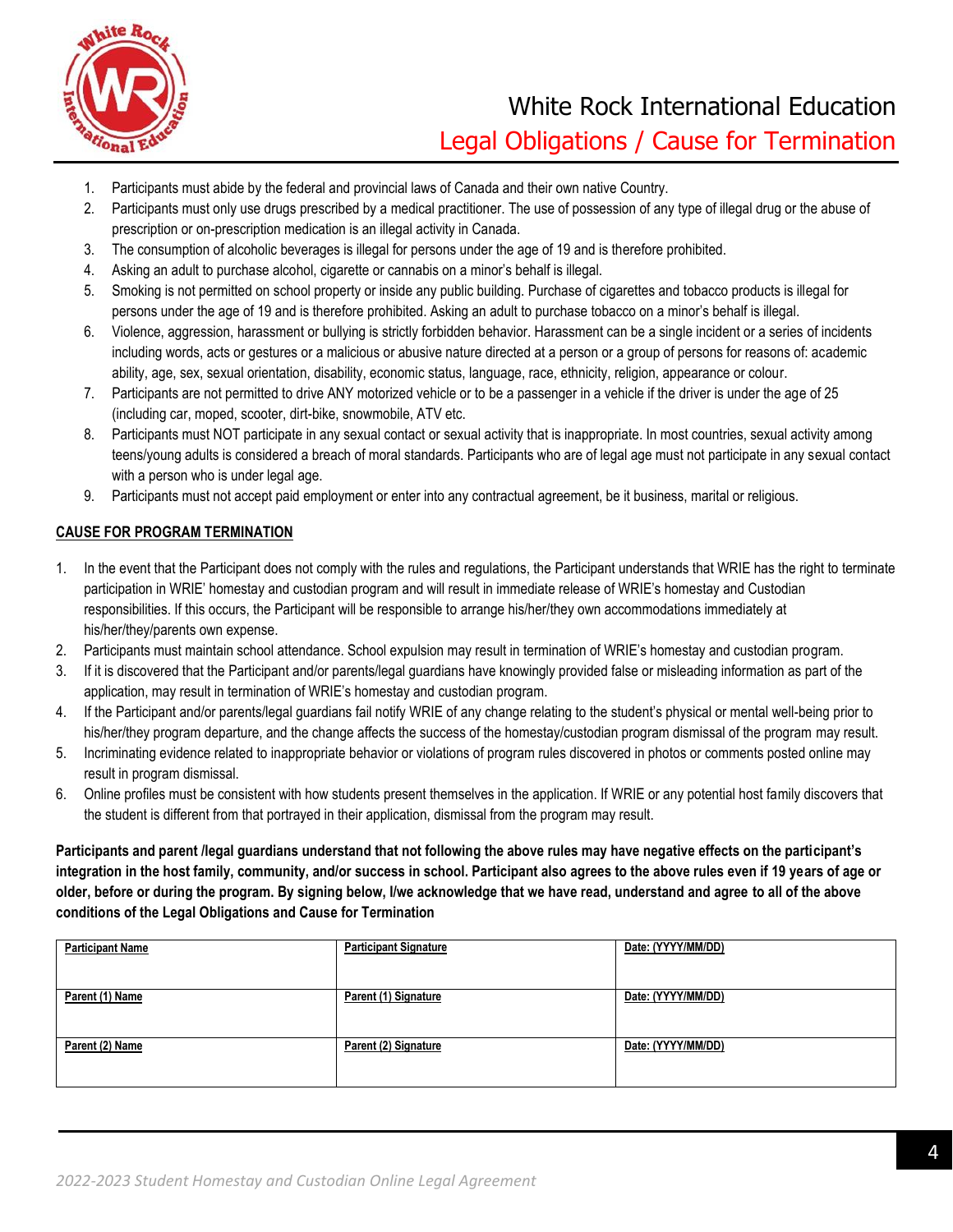

#### **As the parent/legal guardian of: \_\_\_\_\_\_\_\_\_\_\_\_\_\_\_\_\_\_\_\_\_\_\_\_\_\_\_\_\_\_\_\_\_\_\_\_\_\_\_\_\_\_\_\_\_\_\_\_\_\_\_\_\_ (Participant's Name),**

- 1. I am aware of and approve of my/our child's decision to participate in WRIE" s homestay and custodian program in Canada
- 2. I have read and signed the "Participation Agreement" as set forth for my/our child by WRIE.
- 3. I agree that all information is the application is true to the best of my/our knowledge and that any falsification of information may lead to the dismissal of my/our child from the program.
- 4. I/We agree that the Participant is capable of participating safely in all such activities, except as otherwise advised in writing.
- 5. The undersigned Participant is in good health and has not been exposed to any infectious disease during the 4 weeks immediately prior to his/her/they arrival into Canada; otherwise, we agree to notify WRIE immediately and cancel or delay the Participant's arrival into Canada.
- 6. I/We agree to pay for the expenses incurred by or on behalf of the undersigned student, related to their participation in WRIE's homestay and custodian programs, including but not limited to the Participant's long-distance telephone expenses, internet overuse expenses, any damages caused to the host family's home from the result of negligence or intent and medical expenses.
- 7. I/We agree to provide sufficient funding for my/our child's personal spending and travel expenses.
- 8. I/We agree to obtain all necessary and sufficient insurance
- 9. I/We agree to pay the homestay and custodian fees in full and that there is no reduction in these fees during the school year, regardless of any absences the student may have from his host family home (i.e., Christmas Break/Spring Break).
- 10. **For Returning Students ONLY**: I/We agree to pay WRIE's re-renewal fees on/or before March 1st of the upcoming school year
- 11. **For Returning Students ONLY**: I/We agree to pay the monthly summer homestay fees at a 50% reduction to hold my/our child's homestay accommodations and to keep their room reserved for the next school year and to prevent another student from occupying their room.
- 12. I/We agree that our child will leave the host family home on/or before June 30<sup>th</sup> or when the last day of school is as outlined by the School District
- 13. I/We permit WRIE to use any photographs, images, or videos of my/our child in WRIE's promotional material.
- 14. I/We hereby waive, release and absolve and agree to indemnify and save harmless White Rock International Education, its employees, the Host Family from all liability arising from my/our child's participation in WRIE's Homestay and Custodian Program, except such a result solely from its or their willful neglect or willful default.
- 15. I am/We are, aware that if my child or myself changes their custodian to a non-WRIE assigned custodian, WRIE will terminate their homestay. WRIE only provides homestay and custodianship together. If this occurs, the Participant will be responsible to arrange his/her/they own accommodation outside of WRIE, immediately at his/her/they//Parent's own expense and WRIE must be provided with copies of the new custodian forms in order for this change to be acknowledged. Refunds would not be provided should this occur.
- 16. I am/ We are, aware that my child or myself are not permitted to enter into a private hosting or custodian arrangement with our WRIE host family once the time period for the current placement ends. Students and/or host families must wait a minimum of 6 month after their placement through WRIE has finished, before any non-WRIE hosting arrangements can be made with a WRIE host family. Failure to comply with this could result in WRIE taking legal action.

#### **By Signing below, I/We acknowledge that we have read, understood and agree to all of the above conditions of the General Agreement and Release.**

| <b>Participant's Name</b> | <b>Participant's Signature</b> | Date: (YYYY/MM/DD) |
|---------------------------|--------------------------------|--------------------|
|                           |                                |                    |
| Parent (1) Name           | Parent (1) Signature           | Date: (YYYY/MM/DD) |
| Parent (2) Name           | Parent (2) Signature           | Date: (YYYY/MM/DD) |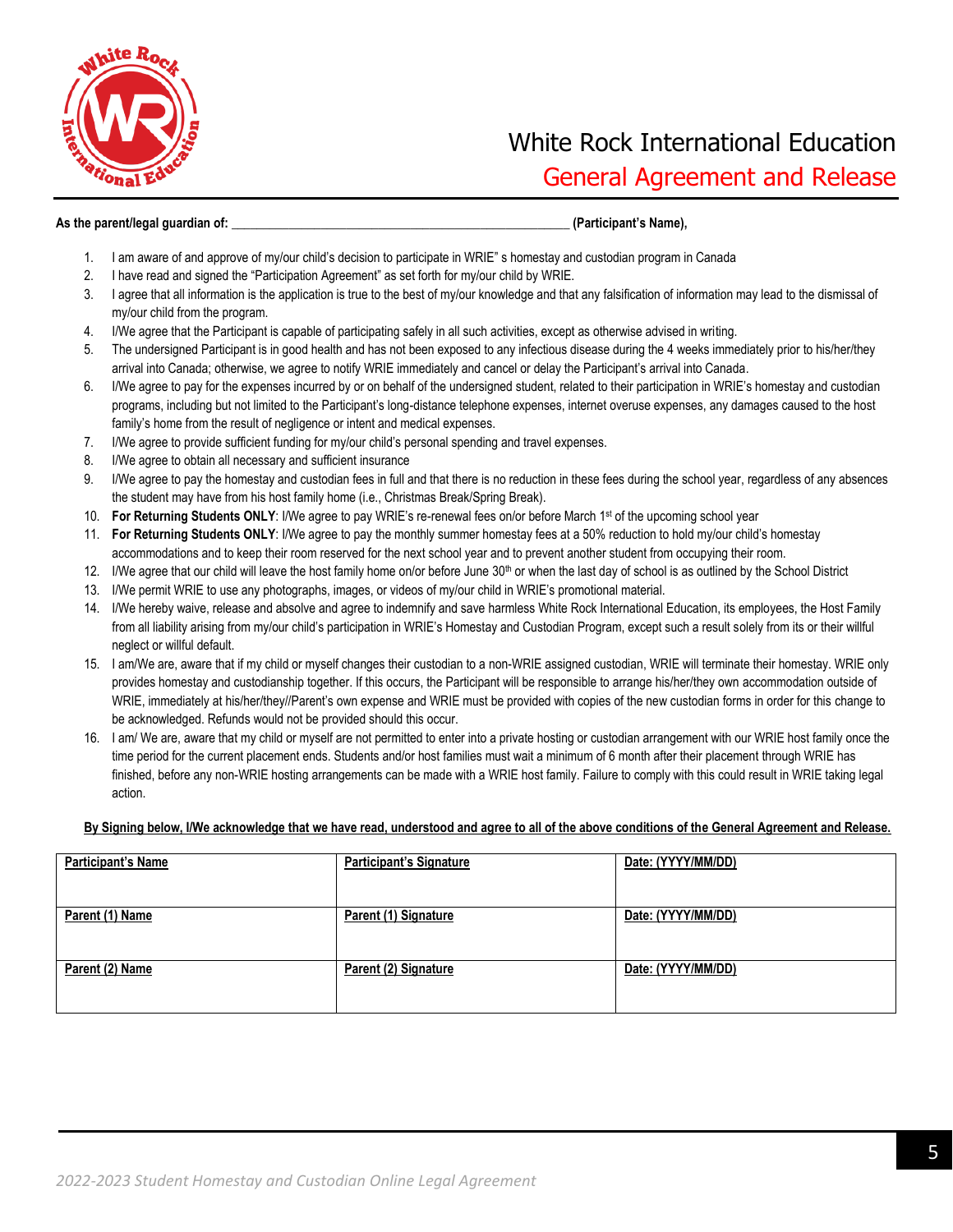

#### **TRIPS, ORGANIZED SPORTS and ACTIVITIES**

- 1. I/We grant permission for my/our child to participate in school organized and supervised field trips and regular sports activities.
- 2. I/We authorize WRIE and its' employees and/or my child's homestay parents to approve and sign permission slips for any school sponsored field trips, sports trips, club activities and other extra-curricular activities at their discretion. I/We also understand that if my child is considering participating in a school -sponsored high risk activity, I/we may choose to decline my/our permission
- 3. I/We authorize WRIE and Host Parents to make the determination for students to travel for the duration of the student's participation. It is understood that this authorization is given in advance only when the Participant is traveling supervised by a Host Parent or a representative of a school program ro any tour operator approved by WRIE. I/We understand that the Participant may not travel unsupervised.
- 4. I/We grant permission for my/our child to participate in what may be deemed as high-risk activities as follows:

| Snow tubing   | $\Box$ YES $\Box$ NO | American Football/Rugby | $\Box$ YES $\Box$ NO | Cycling          | $\Box$ YES $\Box$ NO |
|---------------|----------------------|-------------------------|----------------------|------------------|----------------------|
| Snowboarding  | $\Box$ YES $\Box$ NO | Indoor Rock-Climbing    | $\Box$ YES $\Box$ NO | Horseback riding | $\Box$ YES $\Box$ NO |
| Skating       | $\Box$ yes $\Box$ no | Snowmobiling            | $\Box$ YES $\Box$ NO | Canoeing         | $\Box$ YES $\Box$ NO |
| Ice Hockey    | $\Box$ YES $\Box$ NO | Motorized Water Sports  | $\Box$ YES $\Box$ NO | Swimming         | $\Box$ YES $\Box$ NO |
| Skateboarding | ⊐YES ⊡NO             | Skiing                  | $\Box$ YES $\Box$ NO | Overnight Trips  | $\Box$ YES $\Box$ NO |

#### **LIABILITY AGREEMENT & RELEASE**

- **1.** I/WE WAIVE AND RELIQUISH ANDY AND ALL CALIMES, CAUSES OF ACTION, COST, DAMAGES, DEMANDS AND OBLIGATIONS of any kind or nature whatsoever, know or unknown, that I/We have or may in the future have against the Releasees resulting from participation in the Program and arising from any cause whatsoever, including negligence, breach of contract or breach or any statutory duty or other duty of care on the part of the Releasees.
- **2.** I/WE RELEASE AND FOREVER DISCHARGE the Releasees from and against any and all liability for any loss, expense, property damage, bodily injury or death that the Participant may suffer as a result of the Participants participation in any and all participation in the Program(s) or in any manner connected with, related to or as a consequence of the Participants participation, due to any cause whatsoever, including negligence, breach of contract or breach or any statutory or other duty of care on the part of the Releasees.
- **3.** I/WEAGREE TO HOLD HARMLESS AND INDEMNIFY the Releasees from any and all liability for (a) any damage to the property of, or bodily injury to, any third party, resulting from the Participant's negligent or intentional act or omission while participating in the Program; and (b) from any and all non-scheduled or emergency expenses related to first aid or medical treatment or evacuation of the Participant in the event of accident, injury or illness. I/We acknowledge that all expenses associated with non-schedules or emergency evacuations, rescue or first aid will be the Participant and/or the Parents responsibility and not paid by the Releasees.
- **4.** I/We agree to abide by all local always and regulations while participating in the Program and to take responsibility for my own conduct, should I become liable to any person for any loss or damage which the Participant has caused.
- **5.** I/We agree that this Release of Liability, waiver of Claims, Assumptions of Risk and Indemnity Agreement shall be effective and binding upon my successors, assigns, heirs, next of kin, executors, administrators and personal representatives*.*
- **6.** I/We agree that this Release of Liability, Waiver of Claims, Assumptions of Risks and Indemnity Agreement shall be governed by and construed in accordance with the laws of the Province of British Columbia. Any action or dispute arising out of the Participant's participation in the Program shall be instituted and brought in the Courts of the Province of British Columbia and